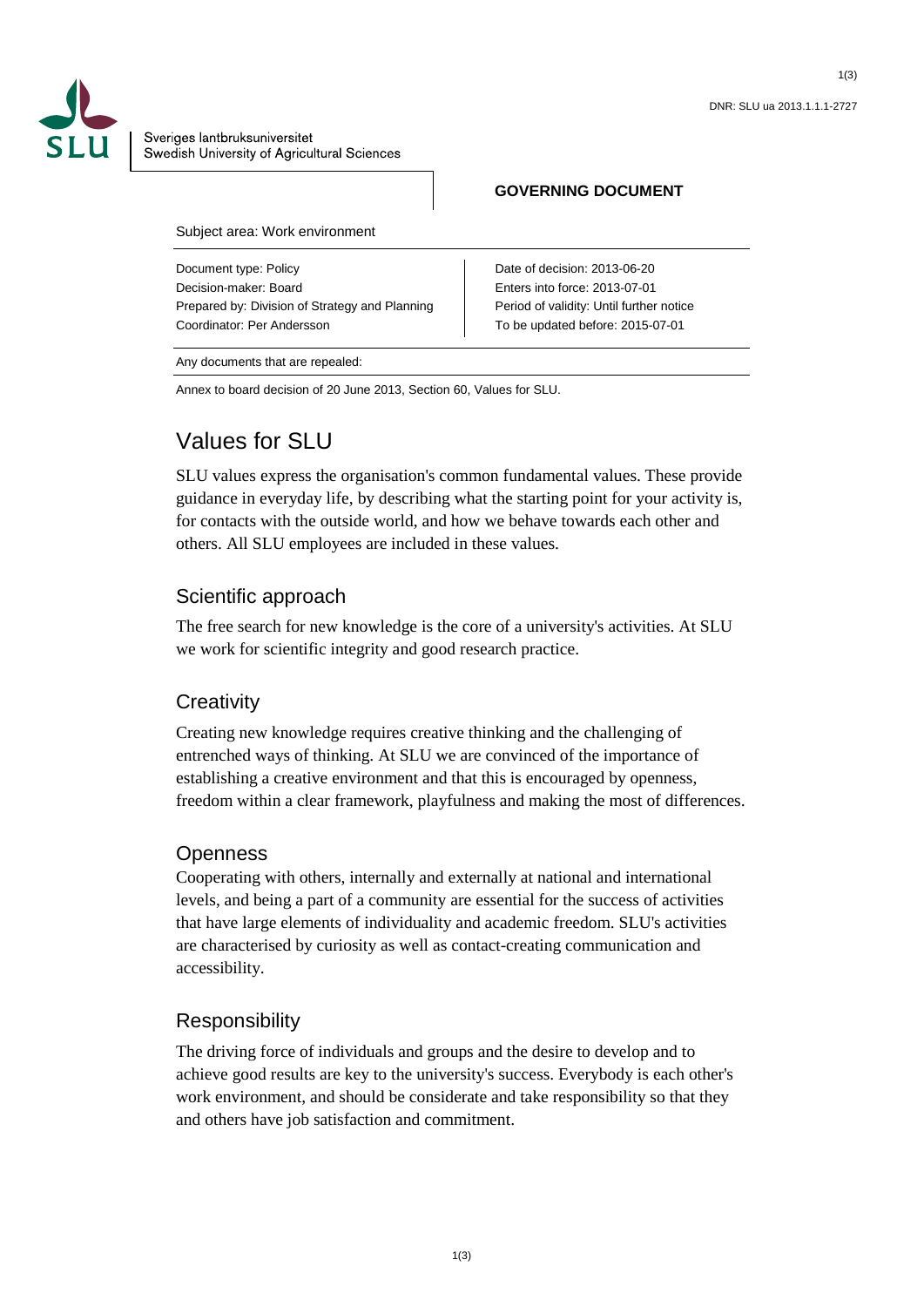In addition to these four fundamental values, we agree to the six fundamental principles which make up "The common values for public employees", and which clarify the statutory basis for developing a good administrative culture and a modern public administration (Competence council for public development, KRUS, 2012). The six principles are presented below with a summary, freely taken from KRUS\*:

#### **Democracy**

The overall principle is that all public power in Sweden is delegated from the people, and that citizens are our main clients. We are accorded a large degree of autonomy and are guided by democratic ideas, which can be seen in the other principles.

#### **Legality**

Public power is exercised under the rules of law. As public employees, we are thus bound by the rules of law. We are responsible and have an obligation to carry out the tasks and make the assessments that legislation requires.

#### **Objectivity, factuality and equal treatment**

As public employees, we have a constitutional freedom of expression. As representatives of the authority, however, we are obliged to act with factuality and impartiality and put our personal opinions aside. We take responsibility so that we do not damage the trust others have for the authority and we remain loyal to legislation and our activities. We take objection to any wrongdoing.

#### **Free formation of opinions**

Every citizen is assured of freedom of opinion, freedom of information, the freedom to meet and demonstrate, and the freedom to belong to associations and religions. In Sweden there is a principle of free access to public records, where transparency is an important keyword. At the same time, it is important that we comply with any rules of confidentiality that may apply to our activities. The right to publish information and the right to remain anonymous while doing so mean an increased probability of any wrongdoings becoming known and being dealt with.

#### **Respect**

We have respect for people's equal value and each individual's dignity and freedom. We combat discrimination and promote equal rights and opportunities regardless of role, gender, transgender identity or expression, ethnic origin, religion or other belief, disability, sexual orientation or age. Keywords for this principle are: equality, gender equality, humanity and integrity.